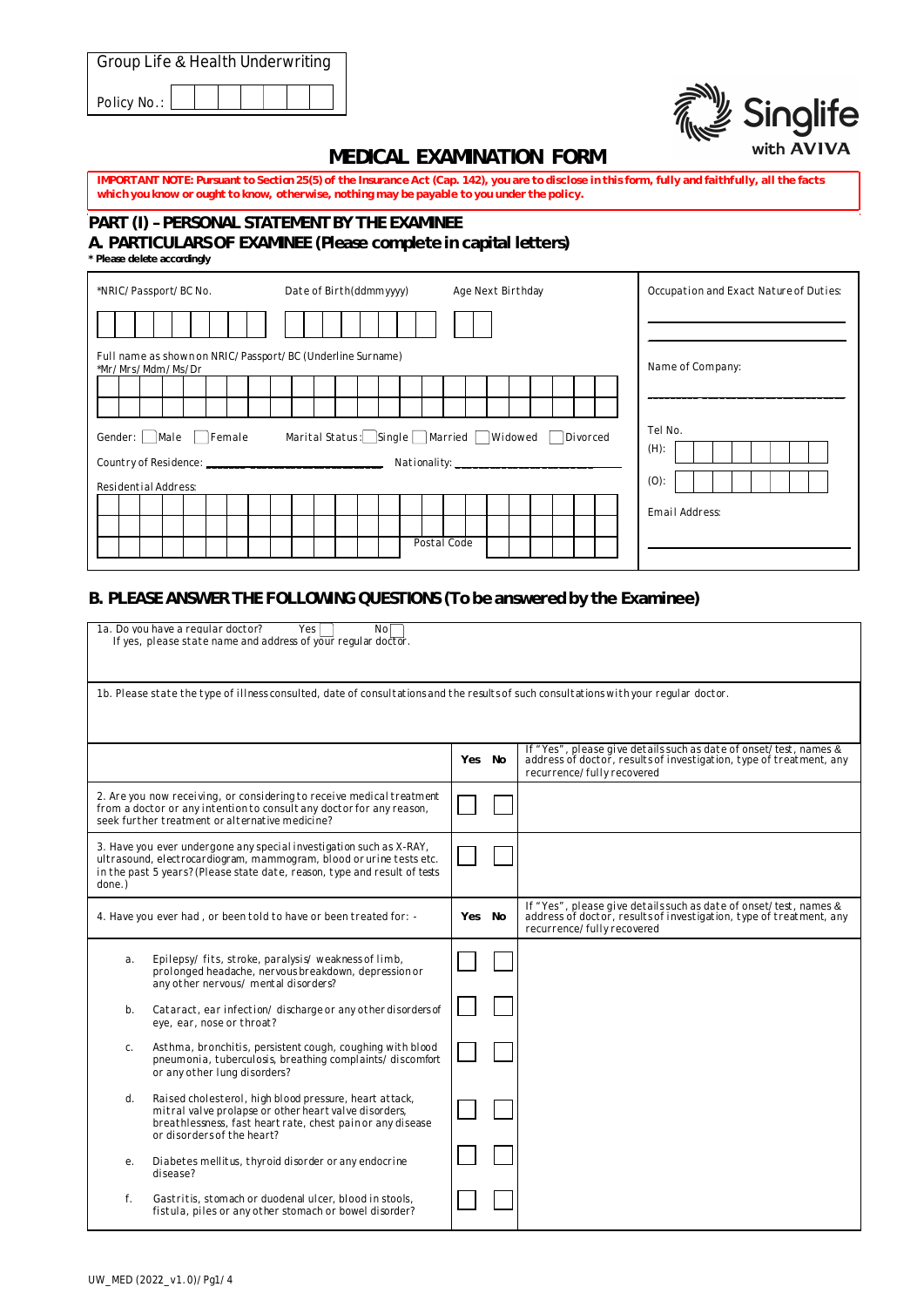|                              |                                                                                                                                                               | Yes          | No | If "Yes", please give details such as date of occurrence,<br>investigation / treatment provided and name / address of doctor. |
|------------------------------|---------------------------------------------------------------------------------------------------------------------------------------------------------------|--------------|----|-------------------------------------------------------------------------------------------------------------------------------|
| g.                           | Jaundice, Hepatitis B carrier or any form of hepatitis,<br>liver or gallbladder disorder?                                                                     |              |    |                                                                                                                               |
| h.                           | Blood, protein or sugar in urine, kidney stones, infection,<br>or any other disorders of the kidney, bladder or genital<br>organs?                            |              |    |                                                                                                                               |
| i.                           | Cancer, tumour, cyst or growth of any kind?                                                                                                                   |              |    |                                                                                                                               |
| j.                           | Slipped disc, backache, gout, arthritis, pain or deformity<br>or disorders of the muscles, spine, limbs or joints or<br>severe injury?                        |              |    |                                                                                                                               |
| k.                           | Any sexually transmitted disease, eg: syphilis, gonorrhea,<br>non-specific urethritis, herpes, HIV Infection or AIDS?                                         |              |    |                                                                                                                               |
| Τ.                           | Endometriosis, fibroids, cysts, breast lumps, abnormal<br>pap smear, irregular or painful menstruation, or any other<br>disorders of the female organs?       |              |    |                                                                                                                               |
| m.                           | Anemia, hemophilia or any disorders of the blood?                                                                                                             |              |    |                                                                                                                               |
| n.                           | Any other illnesses, congenital or hereditary disorders,<br>any hospitalization or physical injuries not listed above?                                        |              |    |                                                                                                                               |
| as a donor?                  | 5. Have you ever received any blood transfusion or ever been refused                                                                                          |              |    |                                                                                                                               |
|                              | 6. Have you smoked cigarettes in the past 12 months? If "YES",<br>please state number of years and sticks smoked per day.                                     |              |    | No. of Years<br>No. of sticks/day                                                                                             |
| and frequency.               | 7. Do you consume alcohol? If "YES", please state the quantity, type                                                                                          |              |    | Quantity<br>Type<br>Frequency                                                                                                 |
|                              | 8. Do you engage in hazardous activities such as aviation (other than<br>as a private paying passenger), scuba diving, motor racing,<br>mountaineering, etc.? |              |    |                                                                                                                               |
|                              | 9. Do you engage in activities that will increase exposure to AIDS or<br>AIDS related conditions?                                                             |              |    |                                                                                                                               |
| from<br>a <sub>z</sub><br>b. | 10. Have any of your natural parents or siblings died or suffered<br><b>Heart Disease</b><br><b>High Blood Pressure</b>                                       |              |    |                                                                                                                               |
| c.<br>d.                     | <b>Stroke</b><br><b>Diabetes</b>                                                                                                                              | Relationship |    | <b>Condition/Causeof</b><br>Age at offset<br>If deceased.<br>Death<br>Age at Death                                            |
| e.<br>f.                     | Cancers<br><b>Kidney Disease</b>                                                                                                                              |              |    |                                                                                                                               |
| q.<br>h.                     | <b>Mental Disorder</b><br>Muscular or any other hereditary disease?                                                                                           |              |    |                                                                                                                               |
|                              |                                                                                                                                                               |              |    |                                                                                                                               |

#### **C. PERSONAL DATA CONSENT(S)**

On behalf of myself and my dependents, I/we consent to Singapore Life Ltd. ("Singlife") (and Singlife related group of companies) collecting, using and/or disclosing my/our personal data for the processing of the above transaction and such other purposes ancillary or related to the administering of the policy(ies), account(s) and/or managing my/our relationship with Singlife.

On behalf of myself and my dependents, I/we also consent to Singlife (and Singlife related group of companies) disclosing and transferring my/our personal data to inglife (and Singlife related group of companies) and their respective third party service providers, reinsurers, suppliers or intermediaries, whether located in<br>ingapore or elsewhere, for the above purposes. Singlife (and Singlife related group of companies) and their respective third party service providers, reinsurers, suppliers or intermediaries, whether located in Singapore or elsewhere, for the above purposes.

On behalf of myself and my dependents, I/we have read and understood Singlife's Data Protection Notice which may be found at www.singlife.com/pdpa. Singlife's Data Protection Notice may be updated from time to time without notice. I/We am/are aware that I/we should visit your website regularly to ensure that I/we am/are well informed of the updates.

#### **D. DECLARATION**

I declare that the answers were given by me in reply to the questions put to me and to the best of my knowledge and belief, the information furnished in here<br>are true and complete and I agree that they are in continuation invalidate the Policy. I agree to inform Singapore Life Ltd if there is any change in the state of my health or my activities between the date of this Health Declaration/ Medical Examination and the date full insurance coverage is provided by Singapore Life Ltd to me. I understand that the terms of accepting me as a risk for insurance coverage may vary according to such information received. I authorize any medical source, insurance office or organization to release to Singapore Life Ltd and similarly Singapore Life Ltd to release to any of the prior mentioned organizations, relevant information concerning me at any time, irrespective of whether the proposal is accepted by Singapore Life Ltd. A photographic copy of this authorization shall be as valid as the original.

Only applicable to Group Term Life and Medical products (including Livingcare & Disability Income) for all voluntary and flexible benefits. I/We confirm thatI/We have received a copy of Your Guide & Health Insurance for product summary and have readand understood the contents of these two documents.

\_\_\_\_\_\_\_\_\_ \_\_\_\_\_\_\_\_\_\_\_\_\_\_\_\_\_\_\_\_\_\_\_\_\_\_\_\_\_ \_\_\_\_\_\_\_\_\_ \_\_\_\_\_\_\_\_\_\_\_\_\_\_\_\_\_\_\_\_\_\_\_\_\_\_\_\_\_\_\_\_\_\_\_

Signature of Examinee / Date (dd/mm/yyyy) **Signature of Medical Examiner/ Date(dd/mm/yyyy**)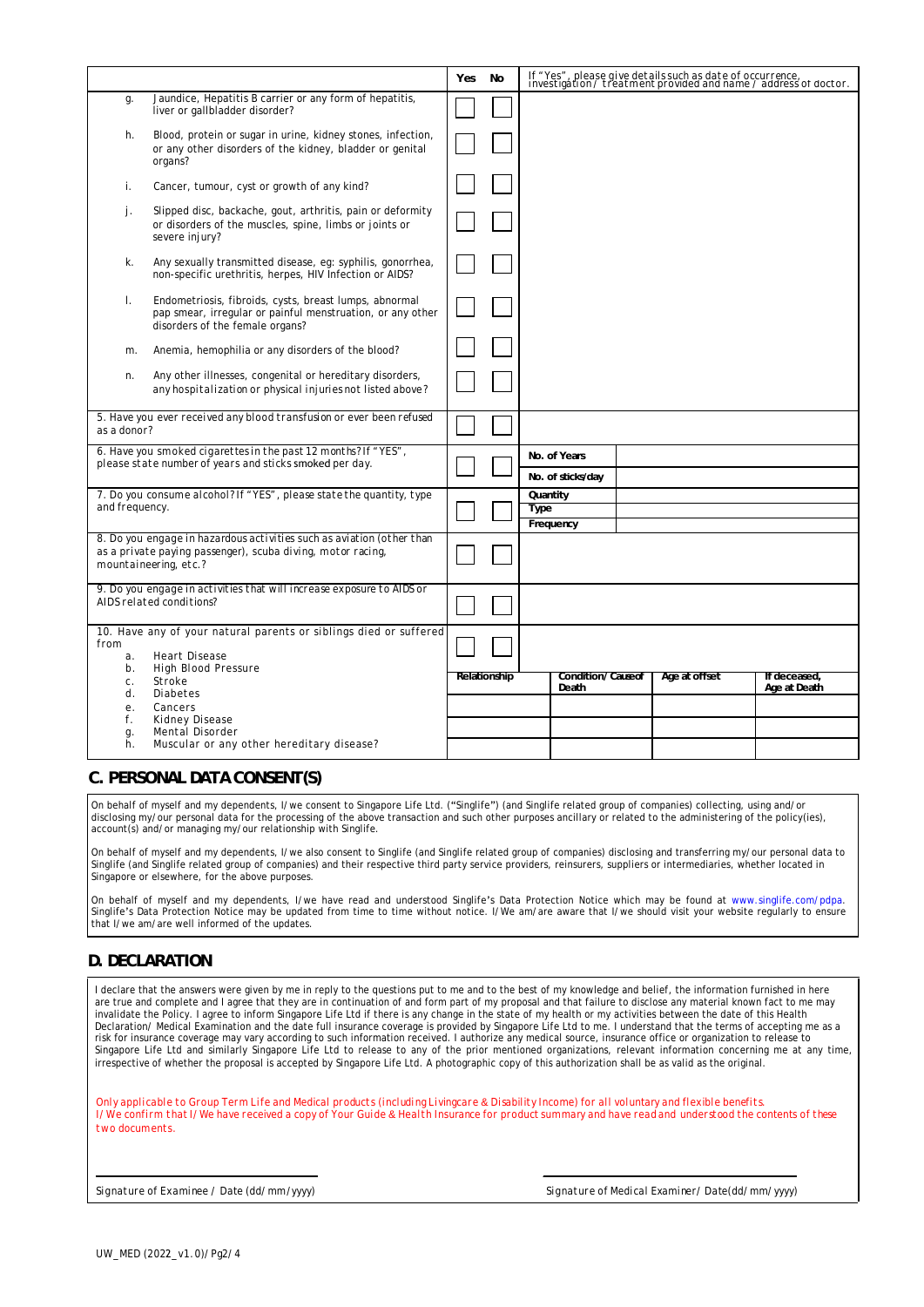#### **(PART II) ‐ MEDICAL EXAMINER'S CONFIDENTIAL REPORT**

**This examination should be in private, without the presence of a third party except as chaperon or interpreter. The medical examiner is requested to send this report in a sealed envelope as it is strictly confidential between the company and the examiner. Please note that we may be obliged to disclose results of the medical examination to the examinee at his request.**

# **A. PLEASE ANSWER THE FOLLOWING QUESTIONS (To be answered by the Medical Examiner) \*Please delete accordingly**

|                                                                                                                                 | Yes<br>No | Please give full details of any abnormality |
|---------------------------------------------------------------------------------------------------------------------------------|-----------|---------------------------------------------|
| 1. Are you personally acquainted with the examinee? If so, in what<br>capacity and please provide details of any consultations? |           |                                             |
| 2. CNS, SKELETAL SYSTEM                                                                                                         |           |                                             |
| Are there any diseases of the central or peripheral<br>а.<br>nervous system?                                                    |           |                                             |
|                                                                                                                                 |           |                                             |

| b.                   | Are the tendon reflexes abnormal?                                                                                                                                |  |                                                 |       |              |                |      |
|----------------------|------------------------------------------------------------------------------------------------------------------------------------------------------------------|--|-------------------------------------------------|-------|--------------|----------------|------|
| С.                   | Any paralysis or tremors?                                                                                                                                        |  |                                                 |       |              |                |      |
| d.                   | Any bones or joints deformity, amputation?                                                                                                                       |  |                                                 |       |              |                |      |
| 3. CHEST<br>a.<br>b. | Are the shape, capacity & expansion of the chest<br>unsatisfactory?<br>Are the breath sounds abnormal? If not, please<br>describe the adventitious sounds heard. |  |                                                 |       |              |                |      |
| 4. HEART<br>а.       | Is the Apex beat abnormal?                                                                                                                                       |  | PULSE RATE beats/minutes:<br>*Regular/Irregular |       |              |                |      |
| b.                   | Are there any signs of hypertrophy or dilation?                                                                                                                  |  |                                                 |       |              |                |      |
| $c_{\cdot}$          | Are there any abnormalities in the heart sounds?                                                                                                                 |  |                                                 |       |              |                |      |
| d.                   | Are there any murmurs? If Yes, please indicate the<br>grade of murmurs.                                                                                          |  |                                                 |       |              |                |      |
| e.                   | Blood pressure-(if SBP>140 or DBP>90 (5th phase),<br>please take 2 further readings with interval of 5minutes.                                                   |  | <b>BLOOD PRESSURE</b>                           |       | $\mathbf{1}$ | $\overline{2}$ | 3    |
|                      | If the examinee is hypertensive, please state the previous<br>readings with relevant dates, if known.                                                            |  | Systolic (mm Hg)                                |       |              |                |      |
|                      |                                                                                                                                                                  |  | Diastolic(mmHg)<br>5 <sup>th</sup> phase        |       |              |                |      |
| 5. ABDOMEN           |                                                                                                                                                                  |  |                                                 |       |              |                |      |
| а.                   | Are the liver, spleen, kidneys palpable?                                                                                                                         |  |                                                 |       |              |                |      |
| b.                   | Are there any abnormal abdominal mass, such as<br>hernia, tumour?                                                                                                |  |                                                 |       |              |                |      |
| C.                   | Are there any symptoms of any digestive disturbances?                                                                                                            |  |                                                 |       |              |                |      |
|                      | 6. Are there any diseases of the thyroid or endocrine glands?                                                                                                    |  |                                                 |       |              |                |      |
|                      | 7. Are there any Ear, Nose or Throat abnormality?                                                                                                                |  |                                                 |       |              |                |      |
|                      | 8. Are there any diseases of the Eyes? Are there any arcus senilis,<br>xanthoma or any stigma of vascular abnormality?                                           |  | VISUAL ACUITY* Aided / Unaided                  |       |              |                |      |
|                      |                                                                                                                                                                  |  |                                                 | Right |              |                | Left |
|                      |                                                                                                                                                                  |  | Distant                                         |       |              |                |      |
|                      |                                                                                                                                                                  |  | Near                                            |       |              |                |      |